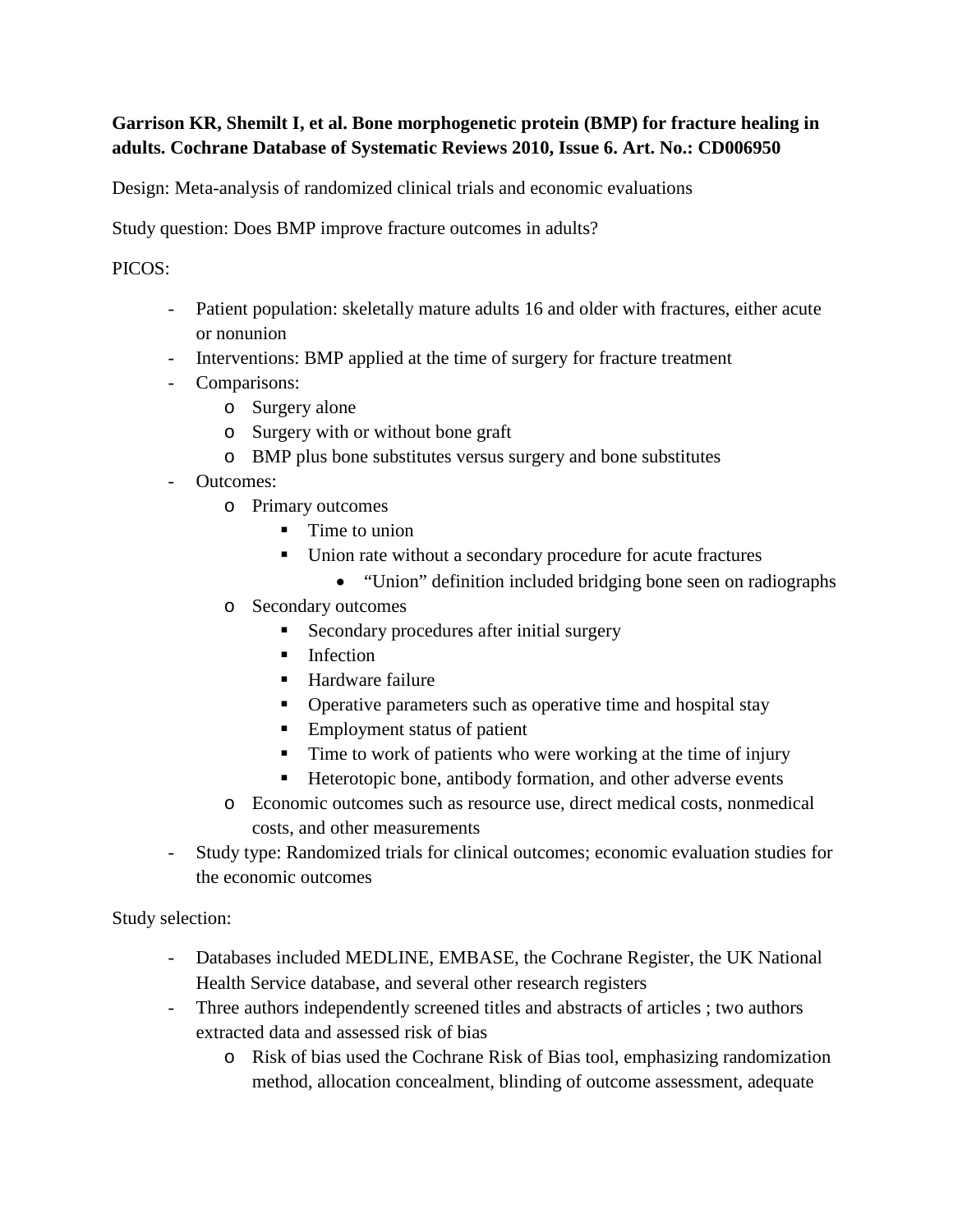description of inclusion criteria, accounting for dropouts, intention-to-treat analysis of primary outcomes, and comparability of baseline characteristics

When there were multiple treatment groups in one study, the control group for that study was split proportionately and compared independently (i.e., if there were two equally large treatment groups with different doses of BMP, the control group was split in half and each half was compared with one of the treatment groups)

### Results:

- The electronic search found 305 articles; 9 of these met inclusion criteria and 2 more were found by looking at reference lists, yielding 11 RCTs with 976 patients for full review
	- o 4 studies investigated acute tibial fractures (2 of open tibial fractures); 4 studies investigated tibial nonunion fractures, 2 investigated critically-sized bone defects, and one investigated radial fractures
- Many studies were not well reported; only one reported the method of randomization and allocation concealment six did not report adequate descriptions of inclusion and exclusion criteria, three did not report intention-to-treat analysis and one did not report the fracture healing rate
- For time to union, 5 studies reported data; the results could not be statistically pooled, but most trials reported comparable time to healing between BMP and no BMP
- For union without secondary procedures for acute fractures, the success rate for BMP was slightly greater than without BMP (success ratio was 1.19, 95% confidence interval from 0.99 to 1.43)
	- o This estimate was pooled from three studies with 481 patients; one of the studies (Govender 2002) was divided into two populations to reflect two different BMP dosages, but the total number of patients was not changed
- For achieving union in fractures with nonunion, the pooled success rate from 5 studies with 286 patients was 1.02; there was no difference in success of treating nonunion between BMP and surgery without BMP (e.g., bone graft)
- For avoiding secondary procedures after fracture surgery, fewer such procedures were done for BMP patients than for those treated without BMP (relative risk was 0.65, 95% CI from 0.50 to 0.83), with a possible dose-response trend for BMP
- Hardware failure for acute tibial fractures (screw breakage or bending) was less common with BMP than without BMP (RR was 0.64, 95% CI from 0.42 to 0.96)

Authors' conclusions:

- Most studies were of poor quality; further well-designed RCTs are required to assess clinical effectiveness of BMP in treating tibial fractures
- Fracture healing without secondary procedures may occur more frequently when BMP is used at the time of surgery for acute tibial fractures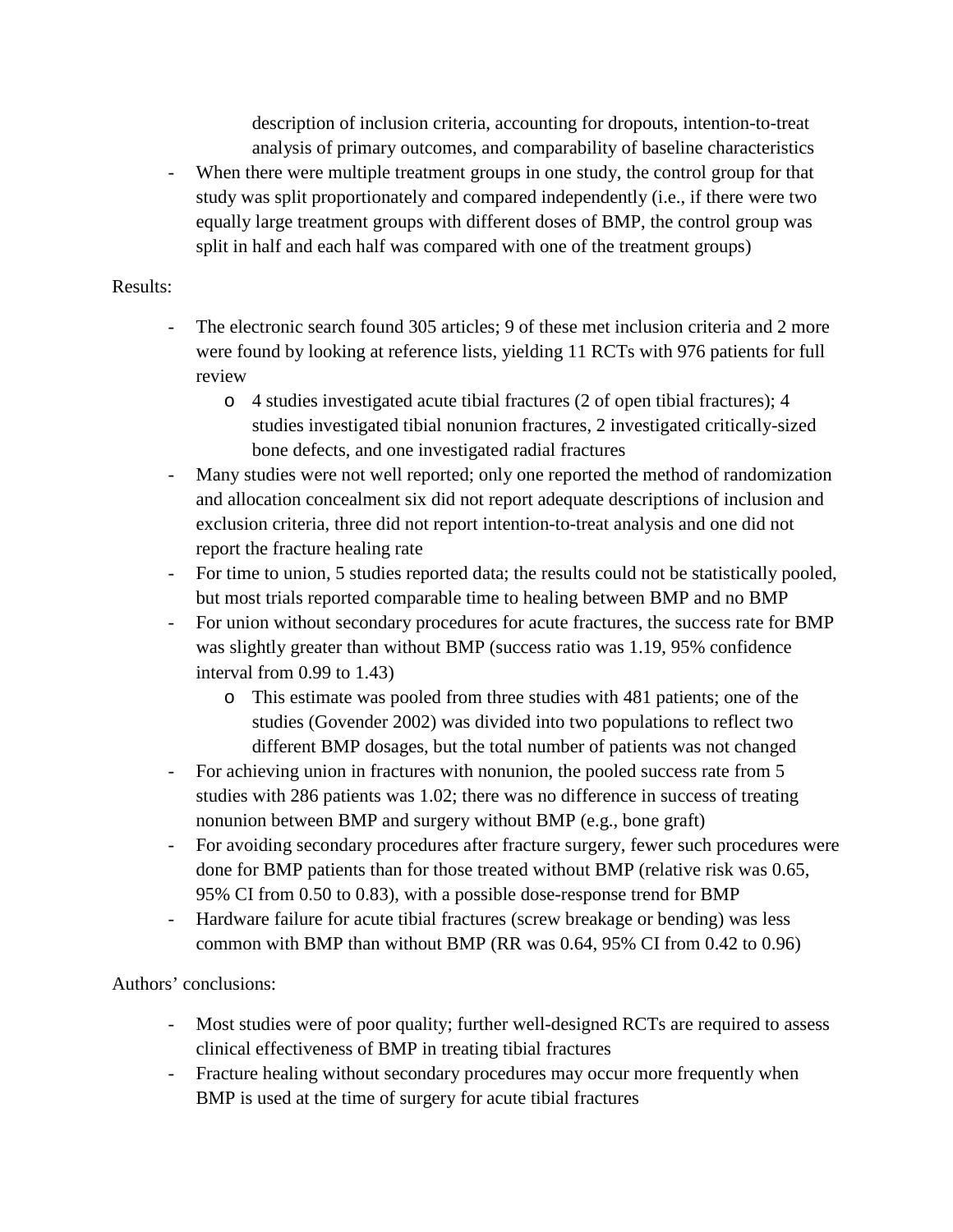- o However, most of the data for this conclusion come from a single large study in which the BMP patients were younger than the control patients
- o Judging fracture healing radiographically is susceptible to observer variability due to the fact that judging the amount of cortical bridging requires the observer to distinguish implanted autograft from new bone; other factors also mean that some subjectivity is involved in the assessment of bone union
- There was no evidence that BMP leads to better outcomes when used to treat tibial fracture nonunion, compared to using bone graft
- Hardware failures may be less frequent with BMP in the treatment of acute tibial fractures

## Comments:

- Some of the data from the largest and best-done study (Govender 2002) appears to have been estimated by calculations by the authors
	- o In Analysis 1.1, for fracture union without secondary procedures, the numbers for Govender were taken from his Figure 3, which is a bar graph with percentages rather than numbers
	- o In Analysis 1.4, participants requiring secondary procedure to attain union, the numbers were taken from Figure 1, which is also a bar graph with percentages rather than numbers
	- o Analyses 1.1 and 1.4 are conceptually very closely related, and it is not clear why both were done
	- o There is no online study protocol and the trial may not have been registered at the time it was undertaken; selective outcome reporting is possible; this is one of the criteria in the Cochrane Risk of Bias tool but is not included in the quality assessment in the Cochrane authors' methods section
- In Govender 2002, two additional sources of bias may be relevant
	- o The group receiving the higher dose of BMP also had a difference in how the fracture fixation was done; 41% of the high dose BMP had reamed intramedullary nailing, versus 33% of the low dose BMP group and 27% of the no-BMP group; this is mentioned in the authors' discussions, and could favor the high dose BMP group
	- o The decisions regarding secondary procedures were made by the investigators, who were aware of the initial treatment of the acute fracture; knowledge of this could have influenced the decision to undertake a secondary procedure and the level of invasiveness of that procedure when it was undertaken
		- Only 2 patients had "noninvasive" secondary procedures (ultrasound or magnetic field stimulation); both of these were in the high dose BMP group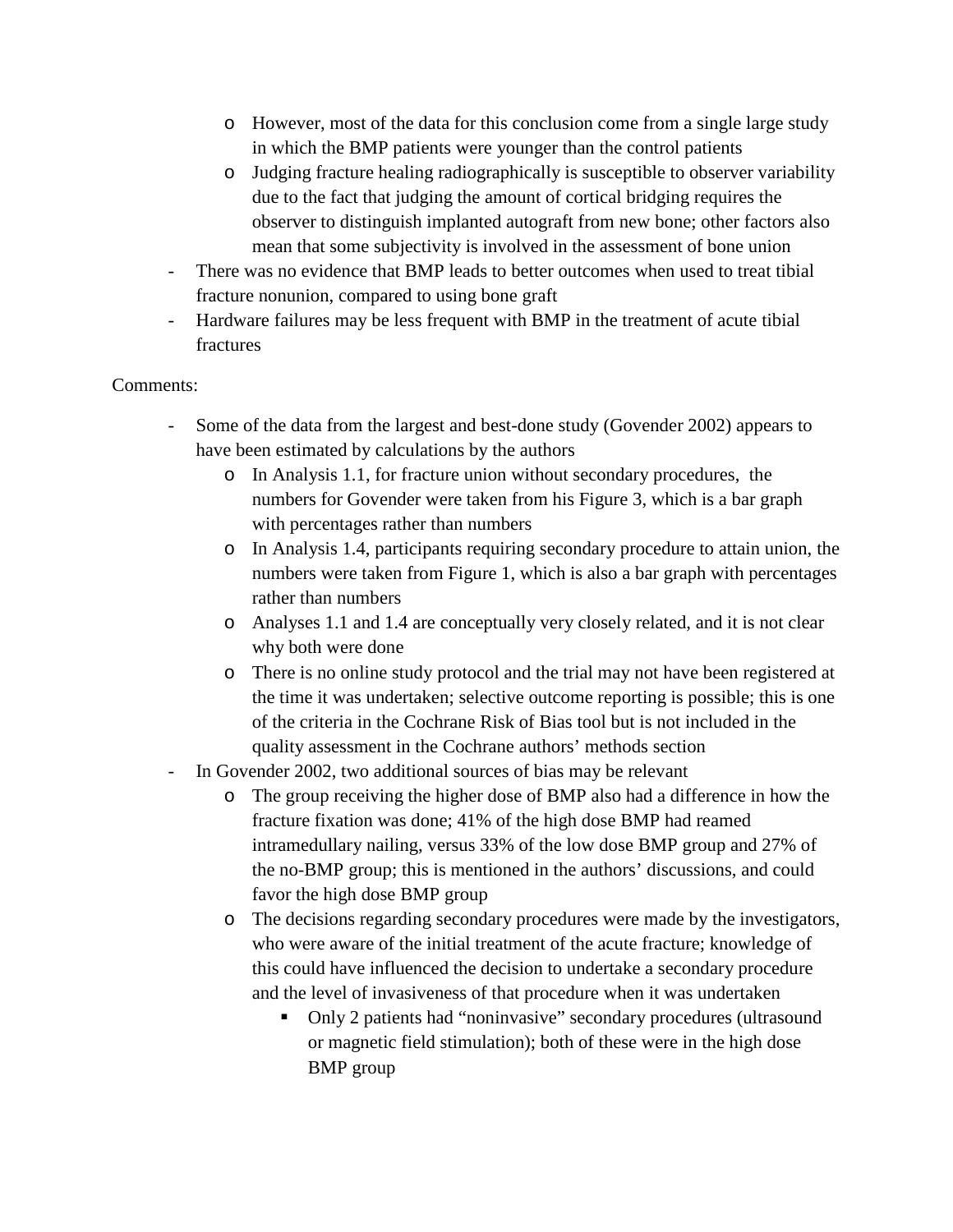- The investigators' expectation that BMP would promote union could lead to delaying or deferring secondary procedures for that group
- One of the "studies awaiting assessment" on page 26 is a Wyeth trial with clinical trials registry number NCT00387686; the current clinicaltrials.gov website lists it as having been terminated by Wyeth with no further information, but has since been published by Lyon et al 2013, which found no effect of BMP in patients with closed tibial fractures treated with reamed intramedullary nailing
	- o Lyon reported that only 57% of patients completed the study because of discontinuation by the sponsor
- One of the ongoing studies referenced on page 26, Cannada et al, with NCT00853489, is still recruiting patients
- Another ongoing study, Leighton et al, NCT00856479, has been withdrawn by the sponsor, but is a cost study and not a clinical effectiveness study
- A more recent study from many of the same investigators (Aro 2011) reported on some of the same outcomes as Govender 2002
	- o There were low and high dose groups in Govender 2002, but a low dose group was not done with Aro 2011; pooling of outcomes therefore should be done with Aro and with the high dose group from Govender ("Govender-hi" in the forest plot)
	- $\circ$  Hardware failures from the two studies appear to be similar:<br> $\frac{BMP}{C}$  control Risk Ratio



- o Although Aro 2011 also reported on secondary procedures with and without BMP, the rules for allowing secondary procedures in the two studies were not the same and the data should not be combined
- The timing of secondary procedures could be an important question in using it as an outcome, since a randomzed trial of reamed versus unreamed nailing (Bhandari 2008) disallowed reoperation for tibial shaft fractures for six months and reported that delaying reoperation for six months may substantially reduce the need for reoperation
- There remains insufficient information to identify subgroups which may derive greater benefit from BMP than from standard of care without BMP; for example, if fracture severity is a factor in determining the benefits of BMP, there are not yet enough patients to identify that benefit
- The Govender 2002 study is referenced twice in the forest plots, once for the low dose and once for the high dose groups; it is called "Govender 2002" both times